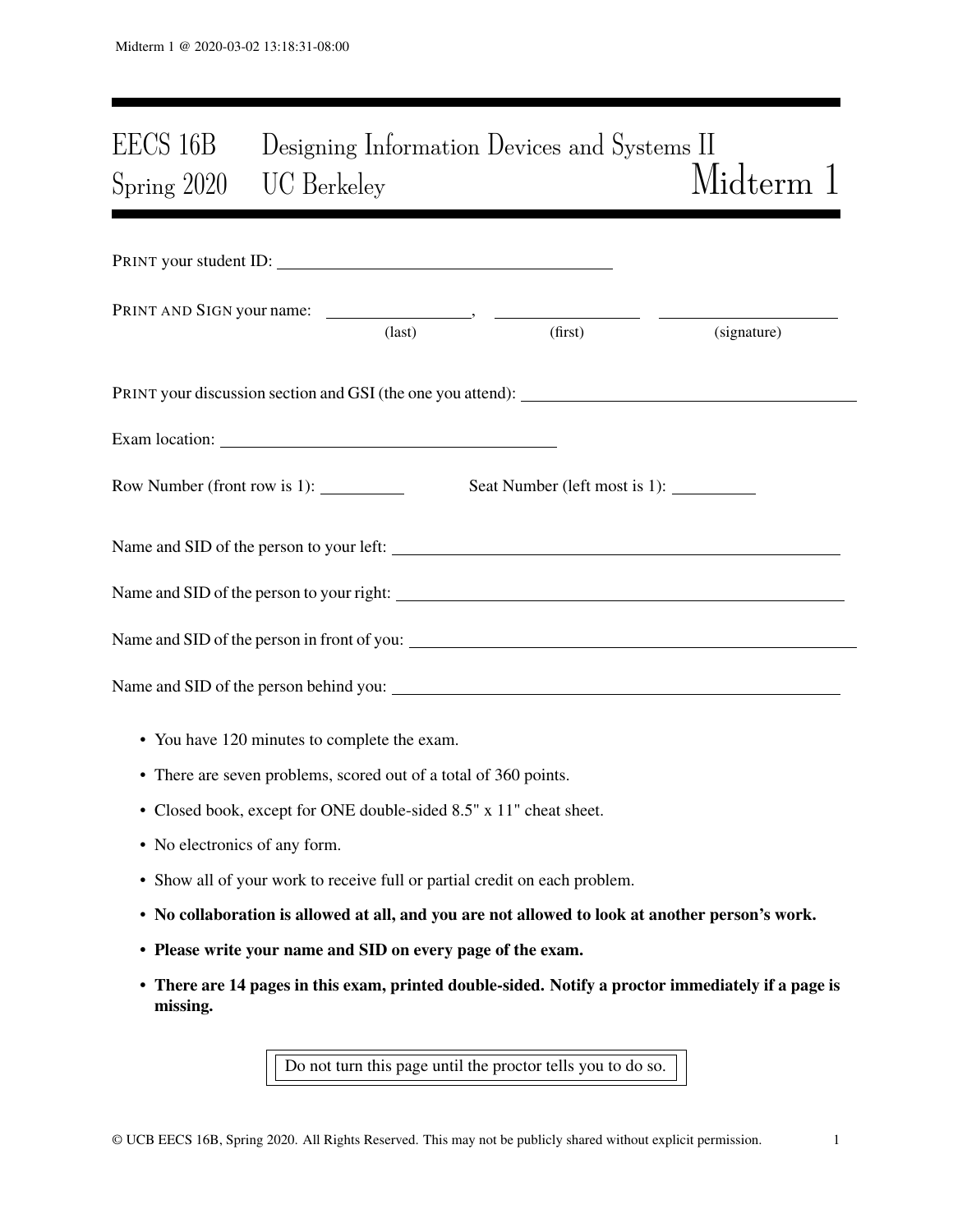# <span id="page-1-0"></span>1. CMOS Circuits (40 pts)



Figure 1: CMOS circuit

Consider the CMOS circuit of Figure [1.](#page-1-0) For each of the sets of *Vin*,<sup>1</sup> and *Vin*,<sup>2</sup> in the table below, fill in the corresponding voltage of the output *Vo*. You may assume that the threshold voltages for the transistors are  $0 < V_{tn} < V_{DD}$  and  $0 < |V_{tp}| < V_{DD}$ .

| $V_{in,1}$ | $V_{in,2}$ | $V_o$ |
|------------|------------|-------|
| 0V         | 0V         |       |
| $V_{DD}$   | 0V         |       |
| 0V         | $V_{DD}$   |       |
| $V_{DD}$   | $V_{DD}$   |       |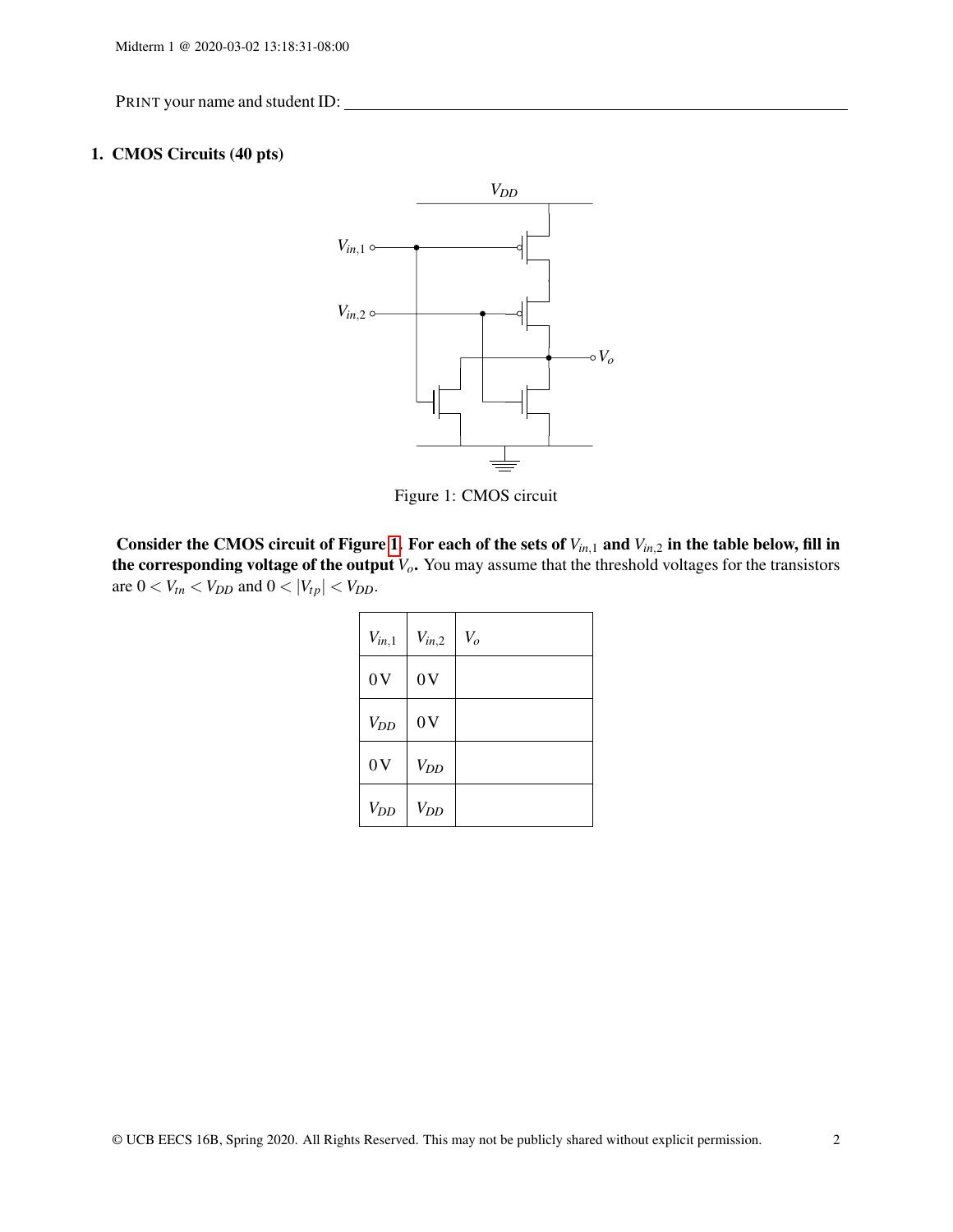## 2. Differential equations (40 pts)

Consider a certain radioactive isotope sample with an initial mass,  $M_0$ . It is observed that the mass of radioactive sample decays with time. The rate of mass decay at time  $t$  is proportional to the mass  $M(t)$  at that moment. The constant of proportionality is the decay rate constant,  $r > 0$ . The rate of mass decay is given by

$$
\frac{dM(t)}{dt} = -rM(t). \tag{1}
$$

(a) (20 pts) Solve the differential equation [\(1\)](#page-2-0) to determine the mass of the sample at a given time.

<span id="page-2-0"></span>

| $M(t) =$ |  |  |
|----------|--|--|
|          |  |  |

(b) (20 pts) Find the half life  $t_{\frac{1}{2}}$  of the sample as a function of *r*. Note that half life is the time when half of the initial mass has decayed.

 $\sqrt{2}$ 

| $=$ |  |
|-----|--|
|-----|--|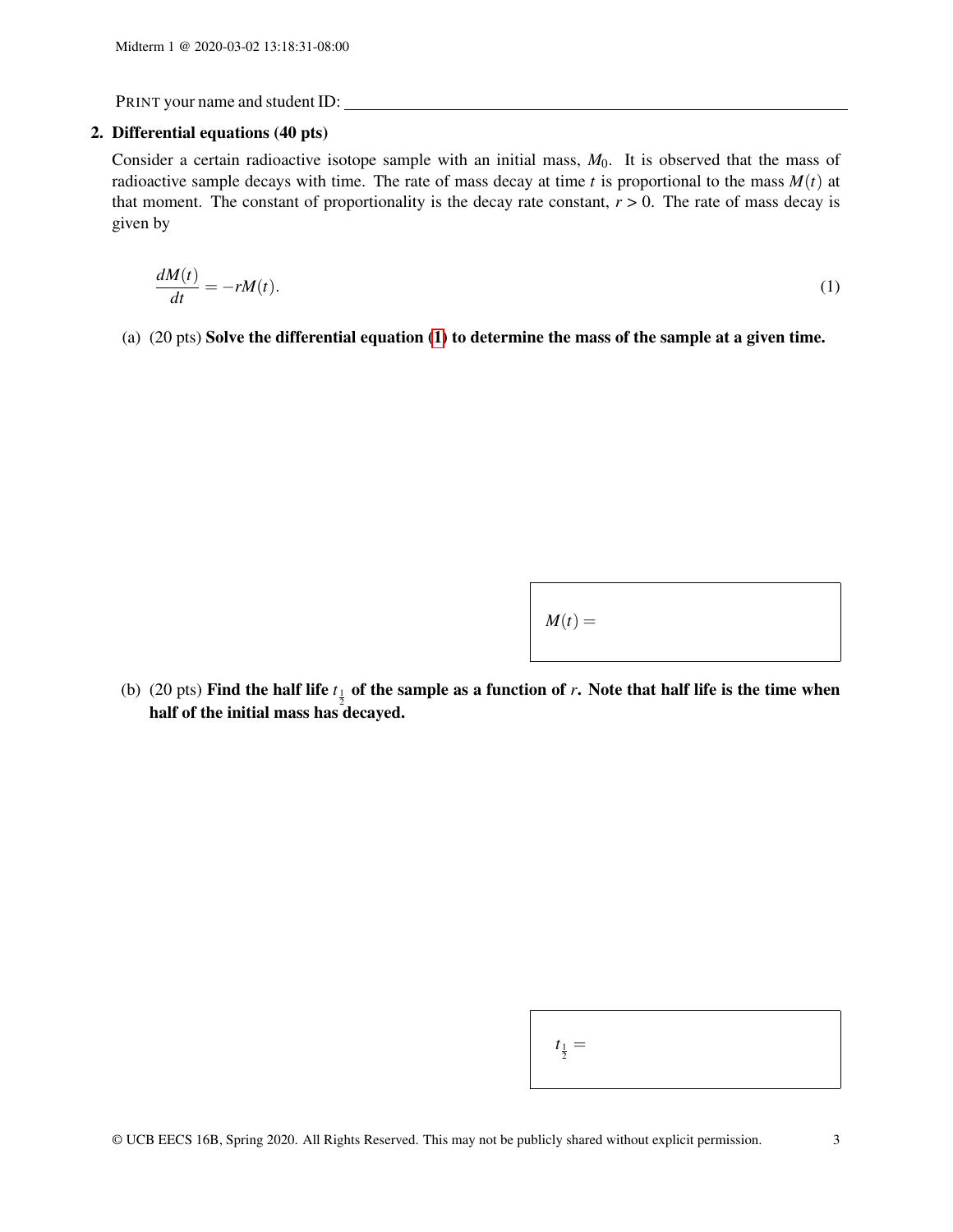#### 3. Complex Numbers (60 pts)

- (a) (20 pts) Write the following numbers in polar form. That is, write the numbers as  $Ae^{j\theta}$  for some real numbers *A* and  $\theta$  with  $A \ge 0$  and  $-\pi \le \theta \le \pi$ .
	- i.  $1+j$

ii. <sup>√</sup> *j*

| $1+j=$ |  |  |
|--------|--|--|
|        |  |  |

(b) (20 pts) Write the following numbers in rectangular form. That is, write each number as  $a + bj$ where *a* and *b* are real numbers. HINT:  $e^{j\theta} = \cos \theta + j \sin \theta$ .

i.  $3e^{j\frac{\pi}{3}}$ 

 $3e^{j\frac{\pi}{3}} =$ 

ii. − √  $\overline{7}e^{\pi j}$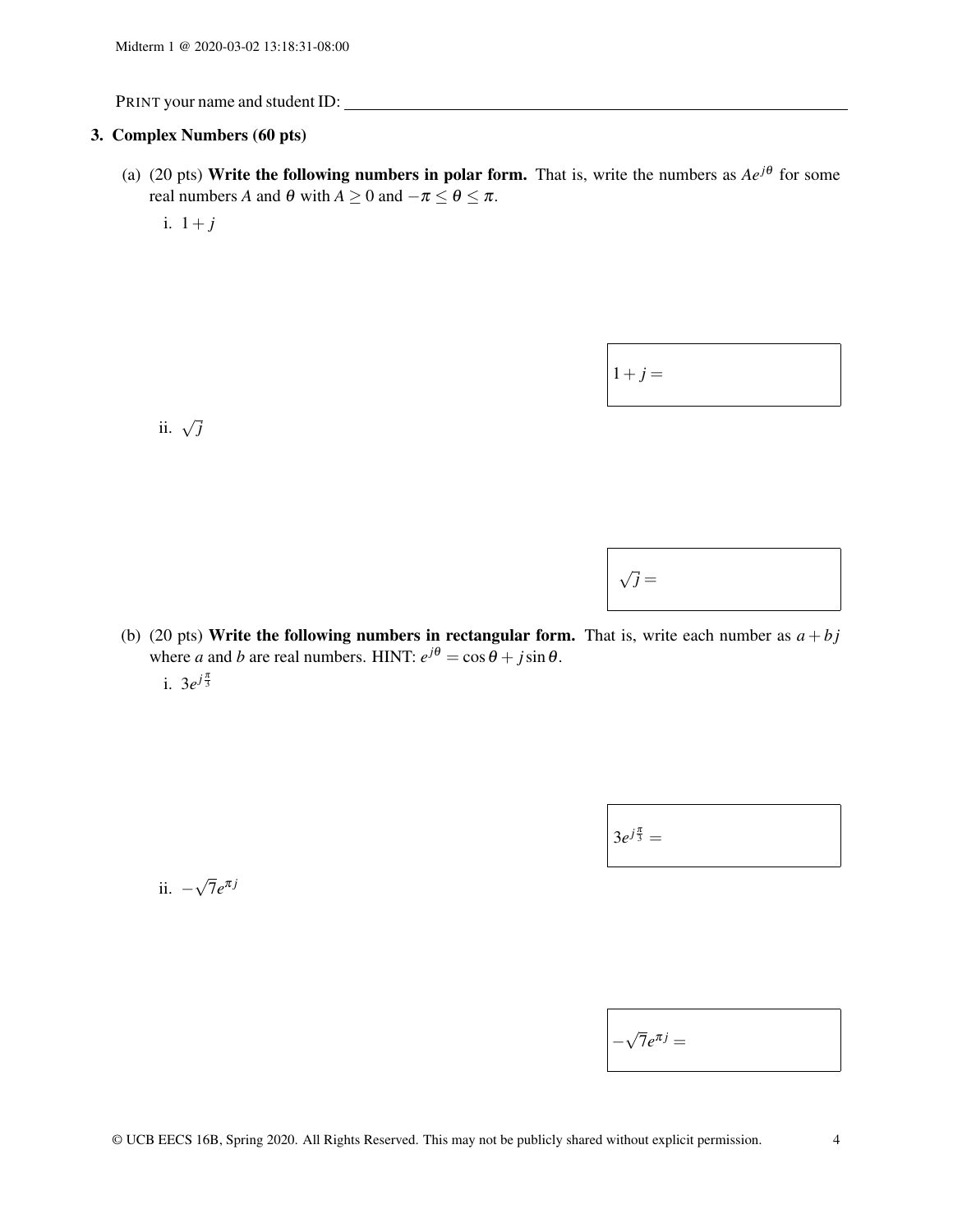(c) (20 pts) Prove the following identities.

i. 
$$
\frac{1}{j} = -j
$$

ii.  $sin(2x) = 2cosx sinx$ .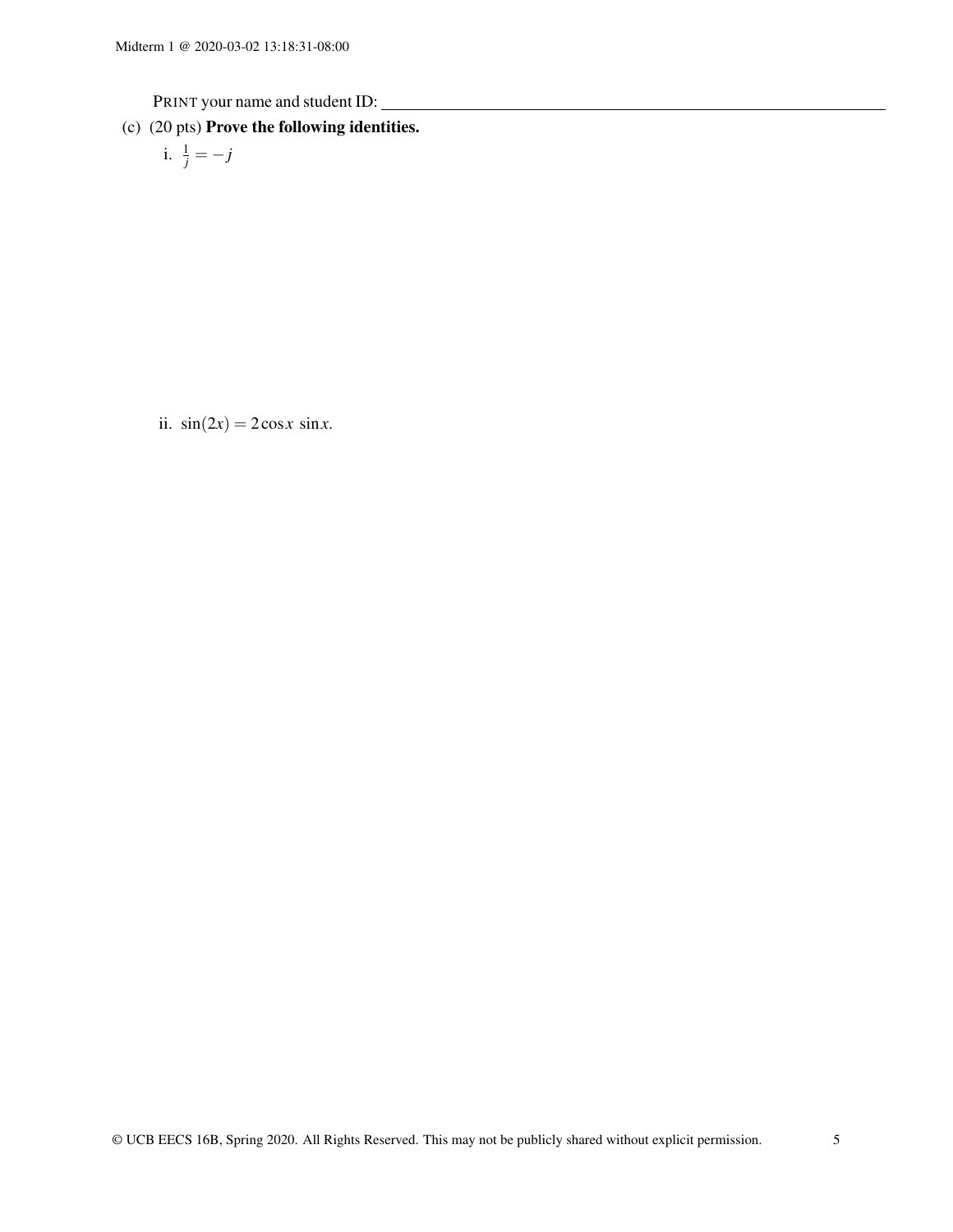## 4. Vector differential equations (60 pts)

For this problem, *x* satisfies the following differential equation:

$$
\frac{\mathrm{d}}{\mathrm{d}t}\vec{x} = A\vec{x}; \quad A = \begin{bmatrix} \alpha & -\omega \\ \omega & \alpha \end{bmatrix},
$$

where  $\alpha$  and  $\omega$  are real. Take initial condition  $\vec{x}(0) = \begin{bmatrix} 1 \\ 0 \end{bmatrix}$  $\boldsymbol{0}$ 1 .

(a) (30 pts) Using the following two eigenvectors of *A*:

$$
v_1 = \begin{bmatrix} j \\ 1 \end{bmatrix}, \quad v_2 = \begin{bmatrix} -j \\ 1 \end{bmatrix},
$$

determine a matrix *T* and a diagonal matrix *D* such that

$$
\frac{\mathrm{d}}{\mathrm{d}t}\vec{z} = Dz, \quad \text{where } \vec{z} = T\vec{x}.
$$

You may use the fact that  $\begin{bmatrix} a & b \\ c & d \end{bmatrix}^{-1} = \frac{1}{ad-bc} \begin{bmatrix} d & -b \\ -c & a \end{bmatrix}$ . Write your answers in the boxes below.

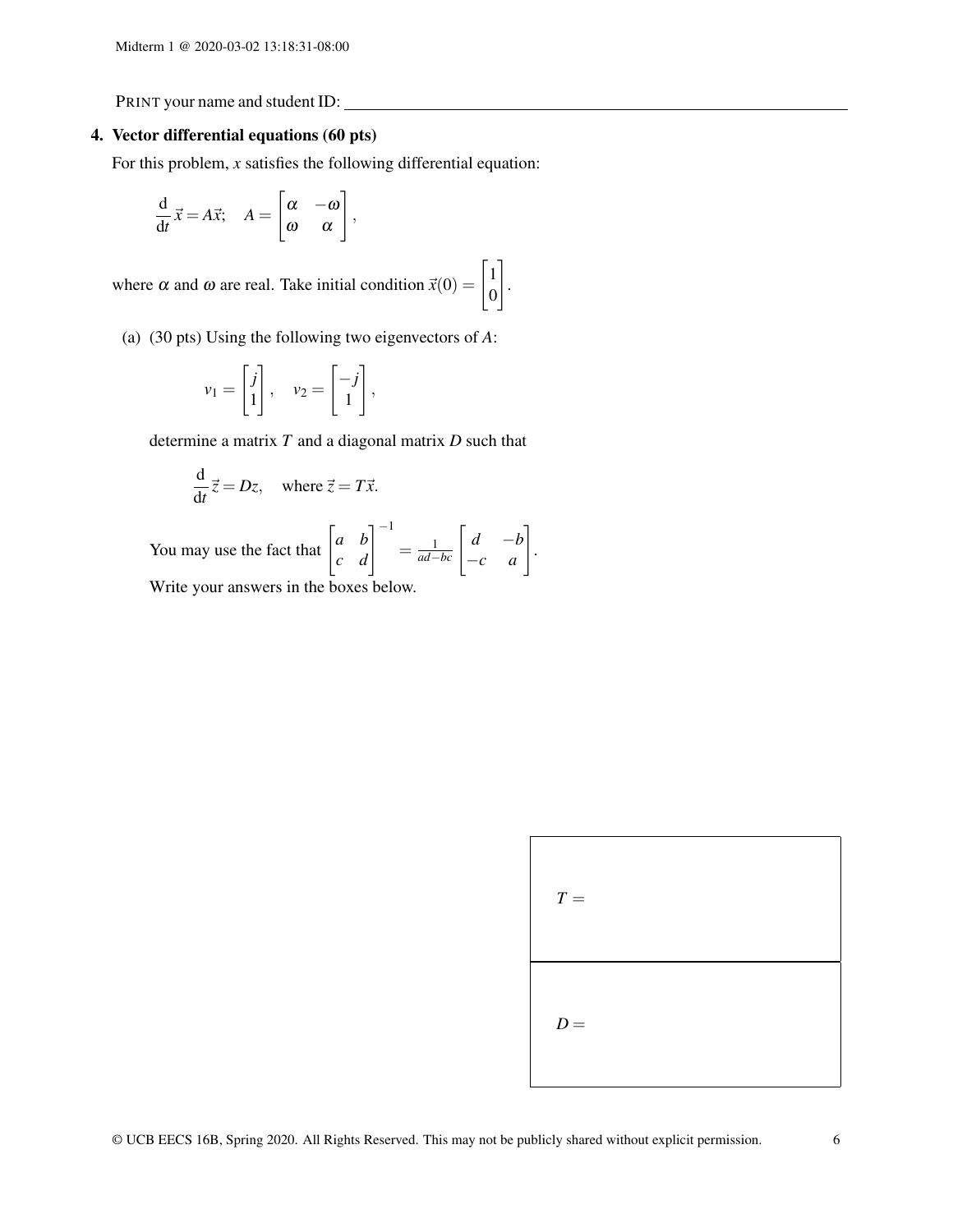PRINT your name and student ID: (*extra space for (a)*)

(b) (15 pts) Solve for  $\vec{z}$  as a function of *t*. Your solution may not include unknowns other than  $\alpha$  and  $\omega$ .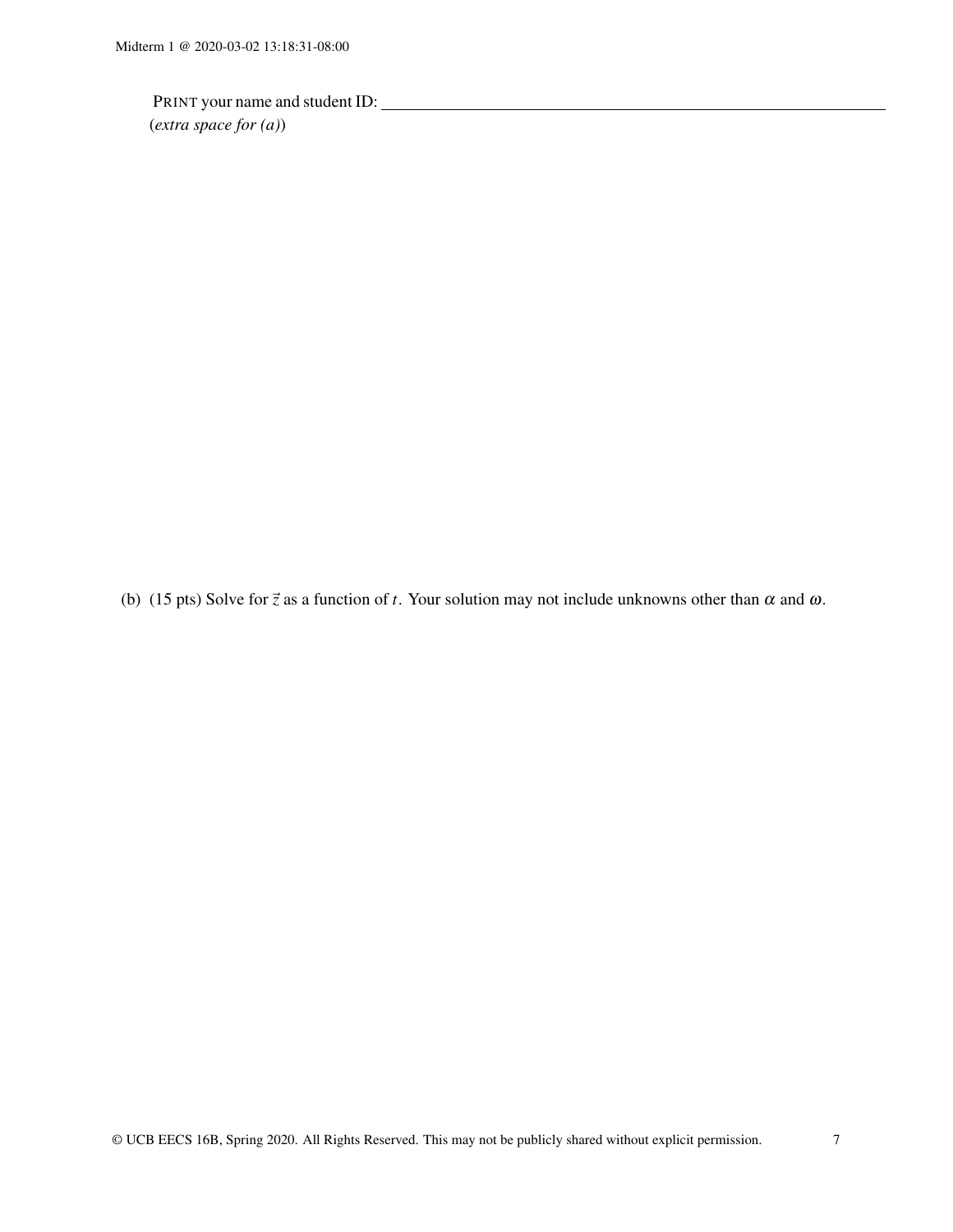(c) (15 pts) Solve for  $x_1$ , the first component of  $\vec{x}$ , as a function of *t*. If possible, state your solution without complex numbers.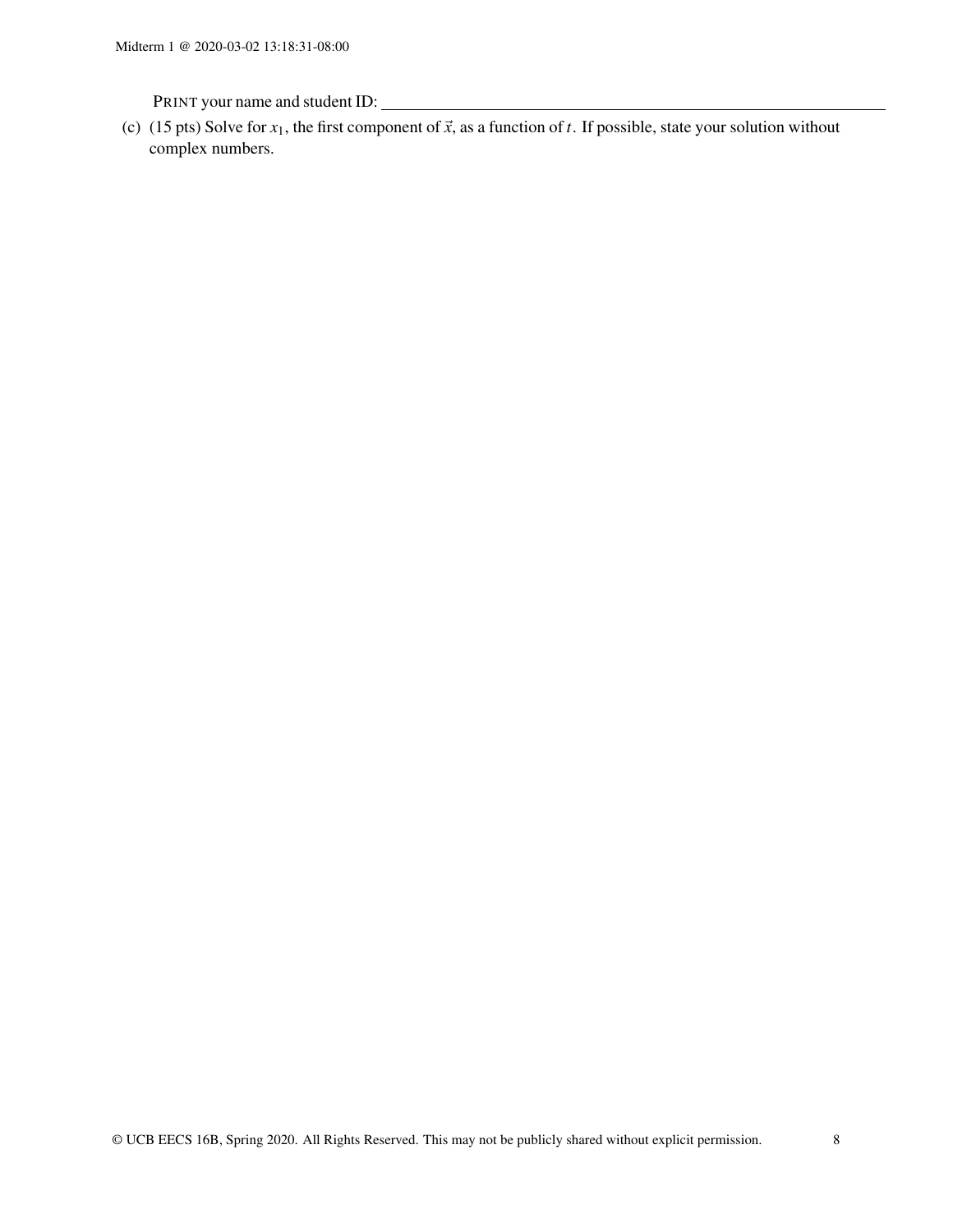#### 5. Transient identification (40 pts)

For each of following scalar functions of time,

- If the function may describe a voltage transient response in one of the following circuit types we studied in class: RC, RL, RCRC, overdamped RLC, underdamped RLC; write all that apply.
- Otherwise, write "None."

Assume  $V_0 \neq 0$ ,  $V_1 \neq 0$ ,  $V_2 \neq 0$  and  $\omega > 0$ .

(a) (10 pts) 
$$
v(t) = V_0 e^{\lambda t}
$$
,  $\lambda < 0$ 

(b) (10 pts)  $v(t) = V_0 e^{jt}$ 

(c) (10 pts)  $v(t) = V_0 e^{\alpha t} \cos \omega t$ ,  $\alpha < 0$ 

(d) (10 pts)  $v(t) = V_1 e^{\alpha t} + V_2 e^{\beta t}$ ,  $\alpha < 0$ ,  $\beta < 0$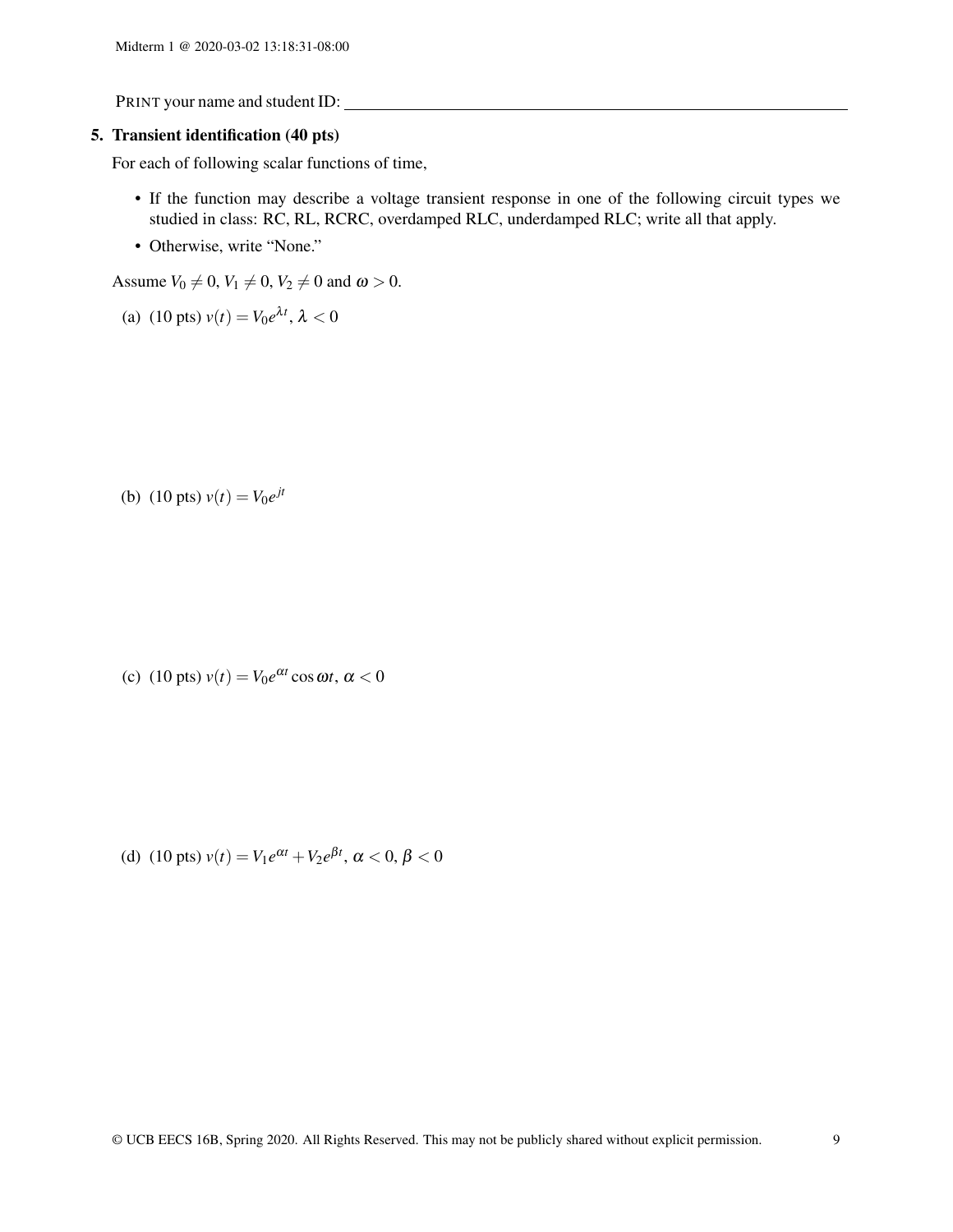## 6. Phasors (60 pts)

Match each phasor with its corresponding time domain waveform that is shown below. For this problem  $\omega = 1$ .



|     | <b>Phasor</b>               | <b>Waveform</b> |
|-----|-----------------------------|-----------------|
| (a) | $e^{j\frac{\pi}{2}}$        |                 |
| (b) | $3e^{j\frac{\pi}{2}}$       |                 |
| (c) | 1                           |                 |
| (d) | $e^{-j\frac{\pi}{2}}$       |                 |
| (e) | $e^{-j\pi}$                 |                 |
| (f) | $e^{j0}+e^{j\frac{\pi}{2}}$ |                 |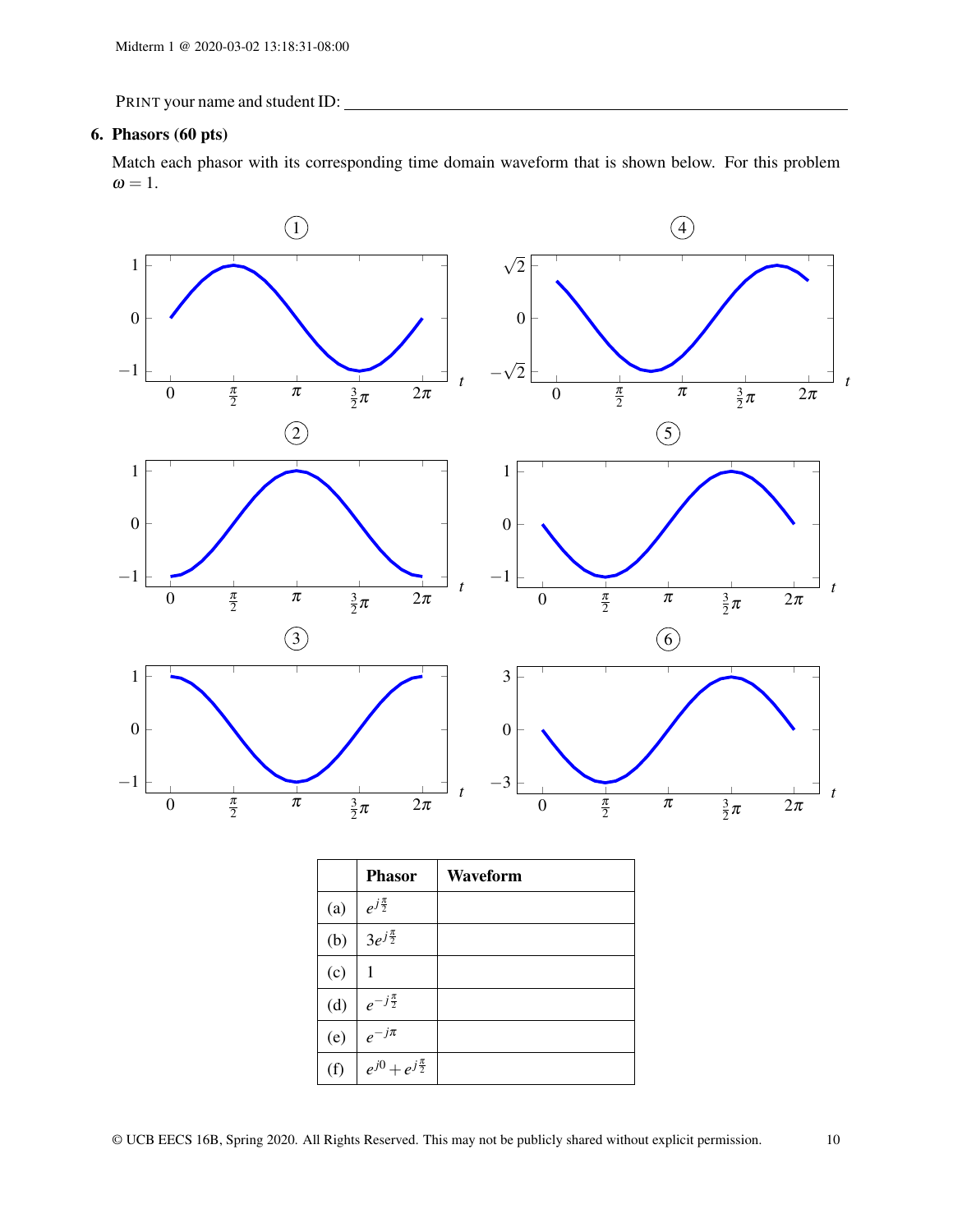#### 7. Energy (60 pts)



In the figure above, NMOS devices M1 and M2 have threshold voltages of 0.2V, negligible gate-source capacitances, and ON state resistances of value *R*. Capacitor *C* has capacitance such that *RC* << *Ton*. The associated timing diagram shows that  $V_{GS1}$  rises at  $t_1$ , and  $V_{GS2}$  rises at  $t_2$ .

(a) (20 pts) Take  $V_C(0) = 0.9V$ . On the axes below, sketch the waveform corresponding to  $V_C(t)$  for  $0 <$  $t < T$ . You may make approximations as informed by learnings in class to date.

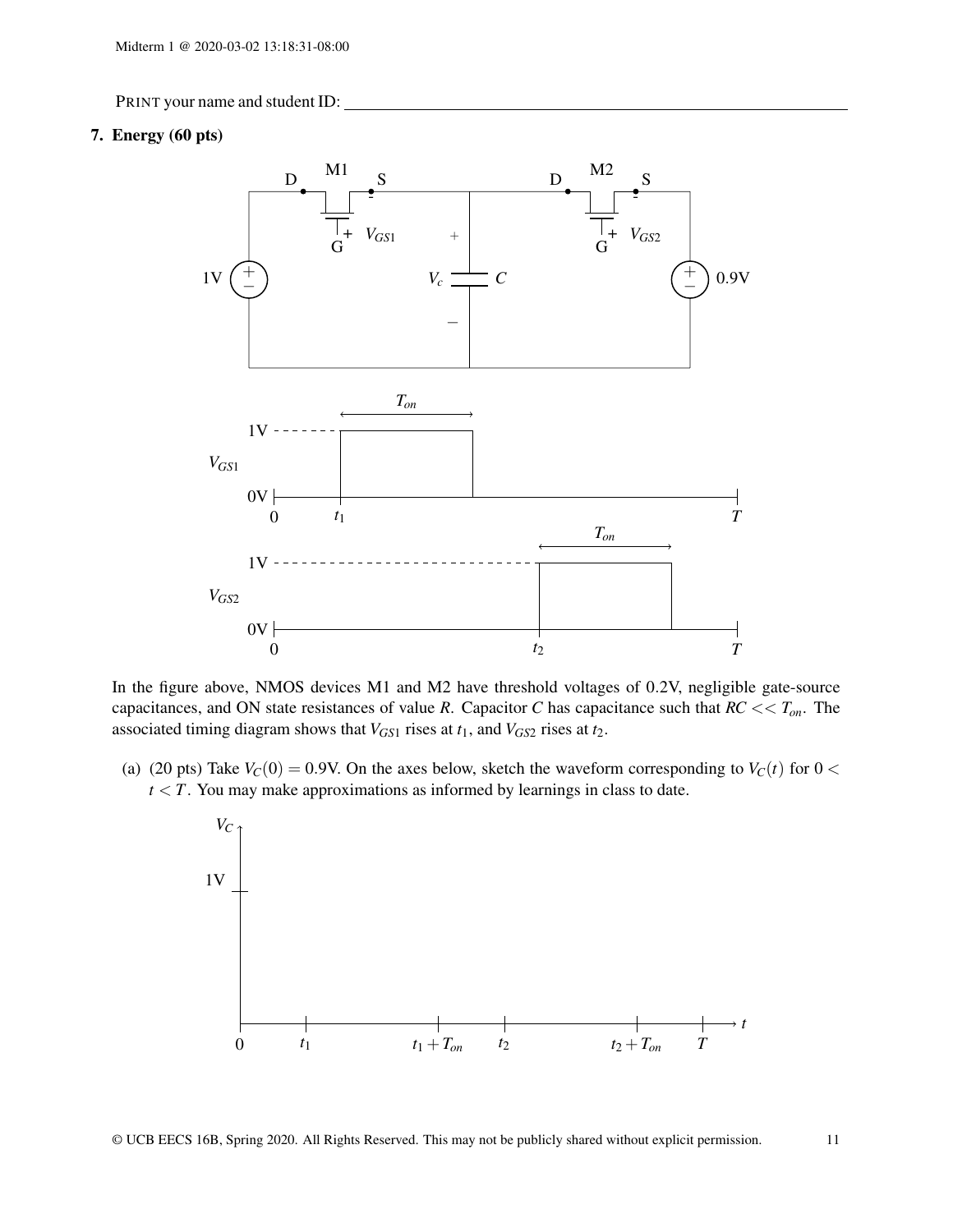(b) (20 pts) Determine how much charge flows out of the 1.0V source over the period from 0 to *T*. You may make reasonable approximations to simplify the analysis, as done in the making of the sketch of part (a).

(c) (20 pts) Determine how much energy is dissipated in the circuit over the period from 0 to *T*. Again, you may make reasonable approximations to simplify your analysis.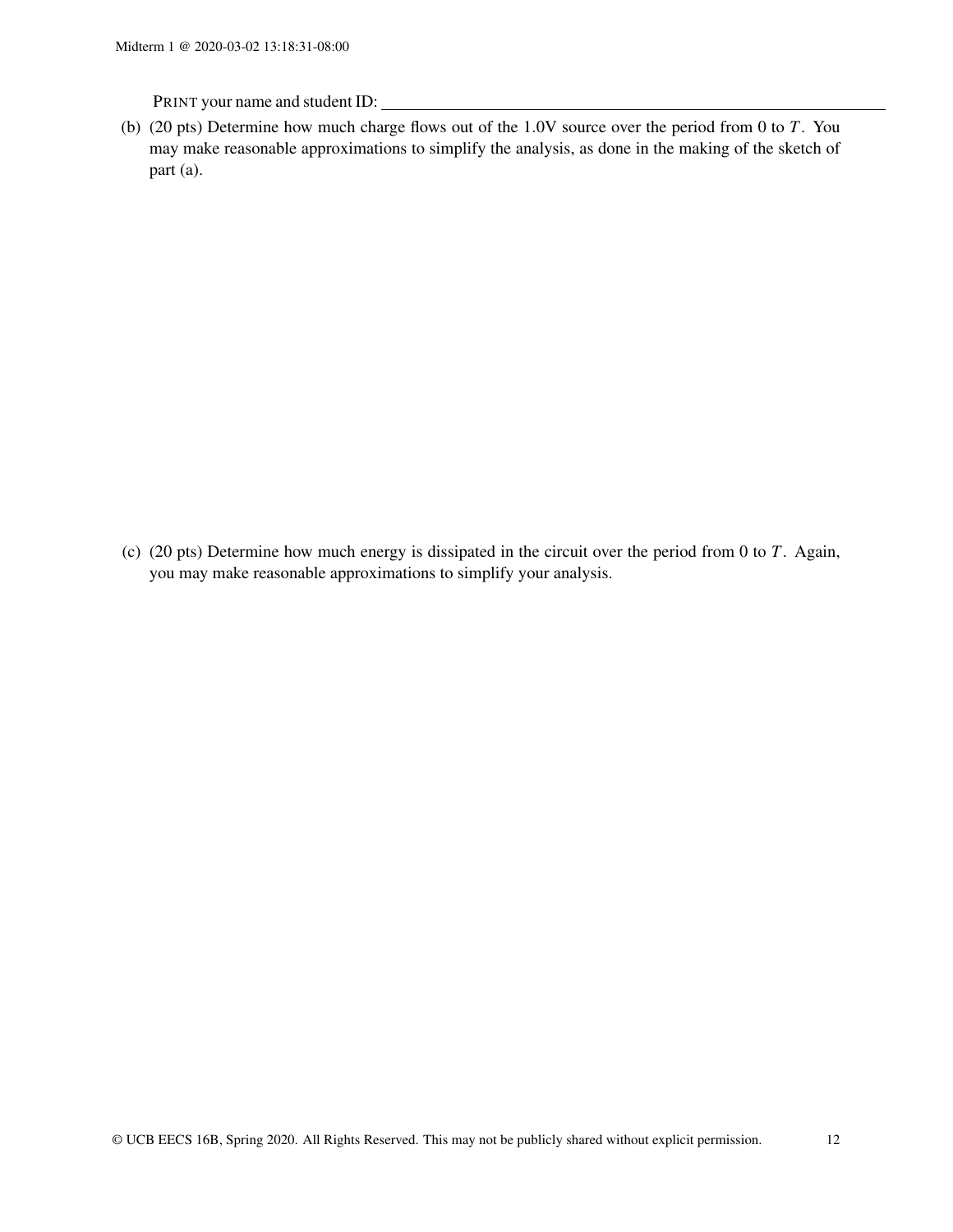[Extra page. If you want the work on this page to be graded, make sure you tell us on the problem's main page.]